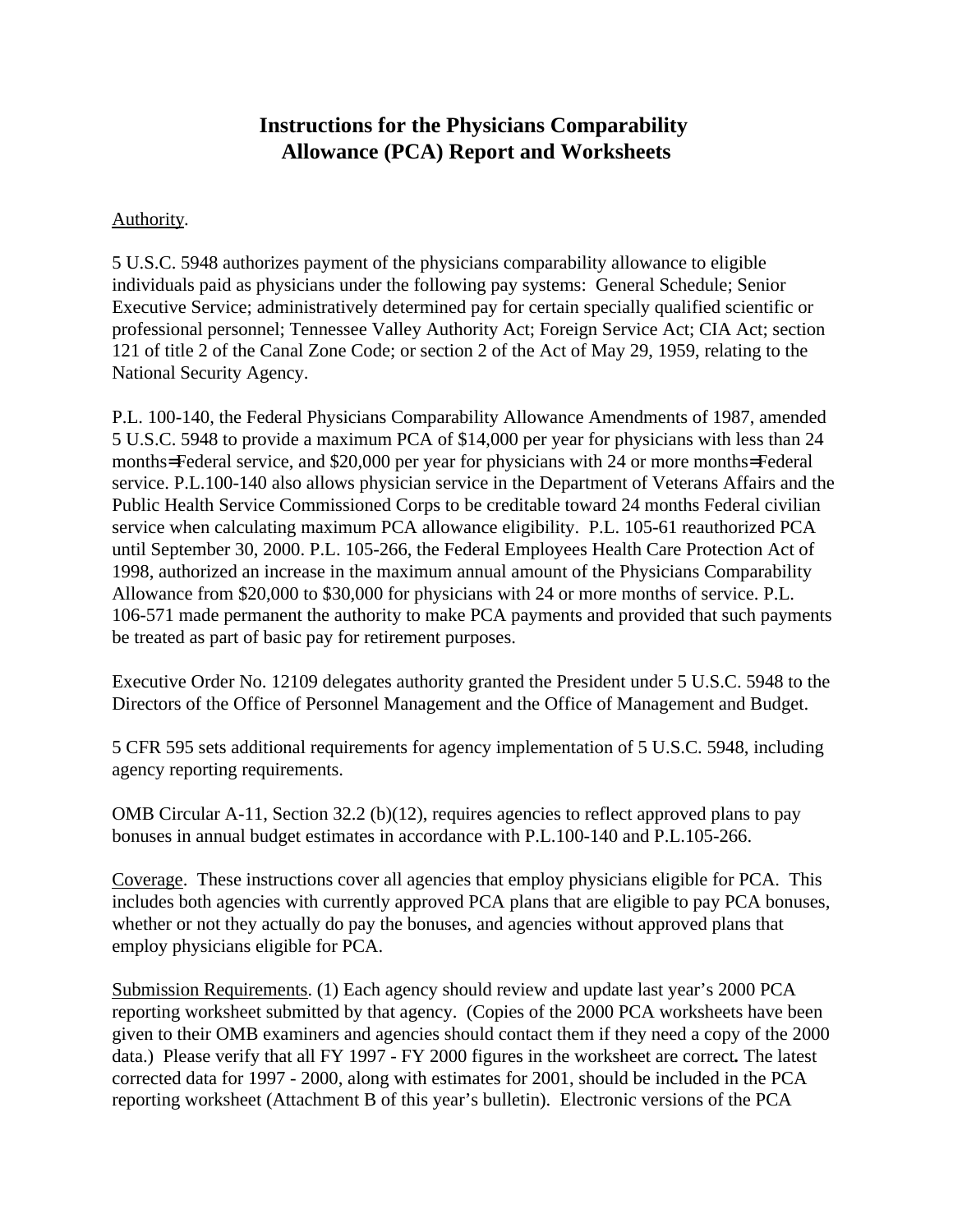worksheets are available from your OMB examiner. More detailed instructions on how to complete these worksheets follow this page.

(2) Review the 2000 Presidential Report on the PCA posted on OMB's website at: http://www.whitehouse.gov/omb/bulletins/phycomp-rpt.html. Verify and update the text for your agency that appears in the section entitled "Summary of Agency PCA Reports," pp. 10-14.

(3)Submit the revisions to the 2000 Presidential Report and the updated PCA worksheets to the OMB examiner responsible for your agency by May 25, 2001.

Information Contact: Inquiries should be addressed to Frank Seidl, telephone (202) 395-5146.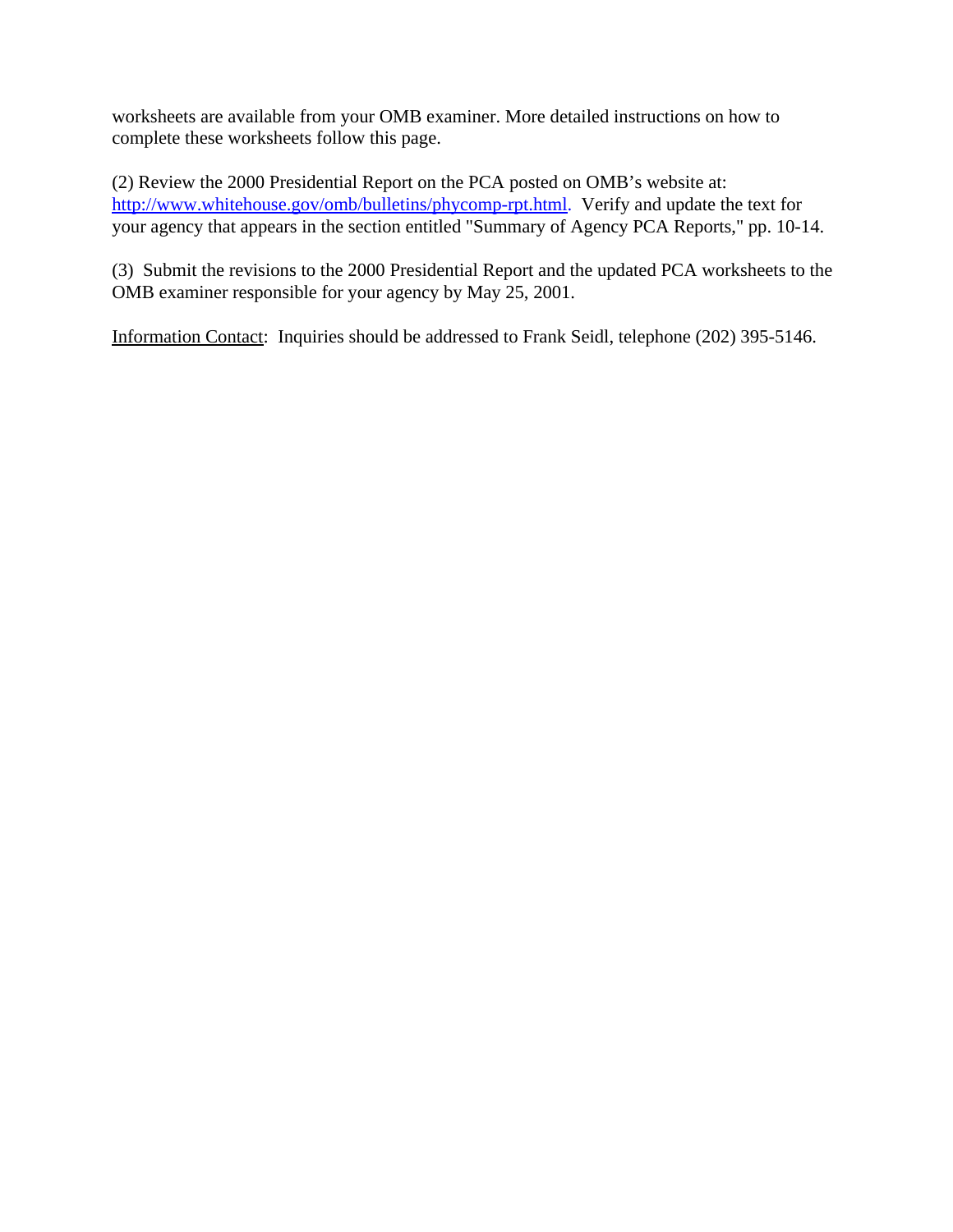# **PCA Worksheet Preparation**

#### **General guidance**

The data requested should be supplied for all Federal physicians eligible for PCA, and as a subset, all Federal physicians actually receiving PCA. Eligibility for PCA is defined in 5 U.S.C. 5948 and 5 CFR 595.

Data for the budget year should be the estimates included in budget formulation where applicable (e.g., average PCA per physician, average compensation, etc.) or the agency's best estimate (e.g., number of accessions anticipated). Agency estimates may simply be the average of the previous fiscal years. All dollars should be on an obligational basis, and all employment numbers should be on a full-time equivalent (FTE) basis unless otherwise noted.

Several sections of the worksheet call for data by physician category. Some agencies may not employ physicians in all categories, but complete data should be provided for those physician categories applicable to the agency.

#### **Definitions-General**

Government Physician. 5 U.S.C. 5948(g)(1) defines Government physician as any individual paid as a physician under the following pay systems: General Schedule; Senior Executive Service; administratively determined pay for certain specially qualified scientific or professional personnel; Tennessee Valley Authority Act; Foreign Service Act; CIA Act; section 121 of title 2 of the Canal Zone Code; section 2 of the Act of May 29, 1959, relating to the National Security Agency; section 5376 of title 5 relating to certain senior-level positions; section 5377 of title 5 relating to critical positions; or subchapter IX of chapter 53 of title 5 relating to special occupational pay systems.

Creditable Federal Service. For purposes of PCA bonus calculations under 5 U.S.C 5948, as amended by P.L. 100-140, creditable federal service includes service as a Government physician in any of the personnel systems established under authorities listed immediately above, as well as service as a physician in the Department of Veterans Affairs and the Public Health Service Commissioned Corps.

#### **Definitions-Physician Categories**

Category I-Clinical Positions: Positions primarily involving the practice of medicine as a direct service to patients, including the performance of diagnostic, preventive, or therapeutic services to patients in hospitals, clinics, public health programs, diagnostic centers, and similar settings.

Category II-Research Positions: Physician positions primarily involving research and investigative assignments.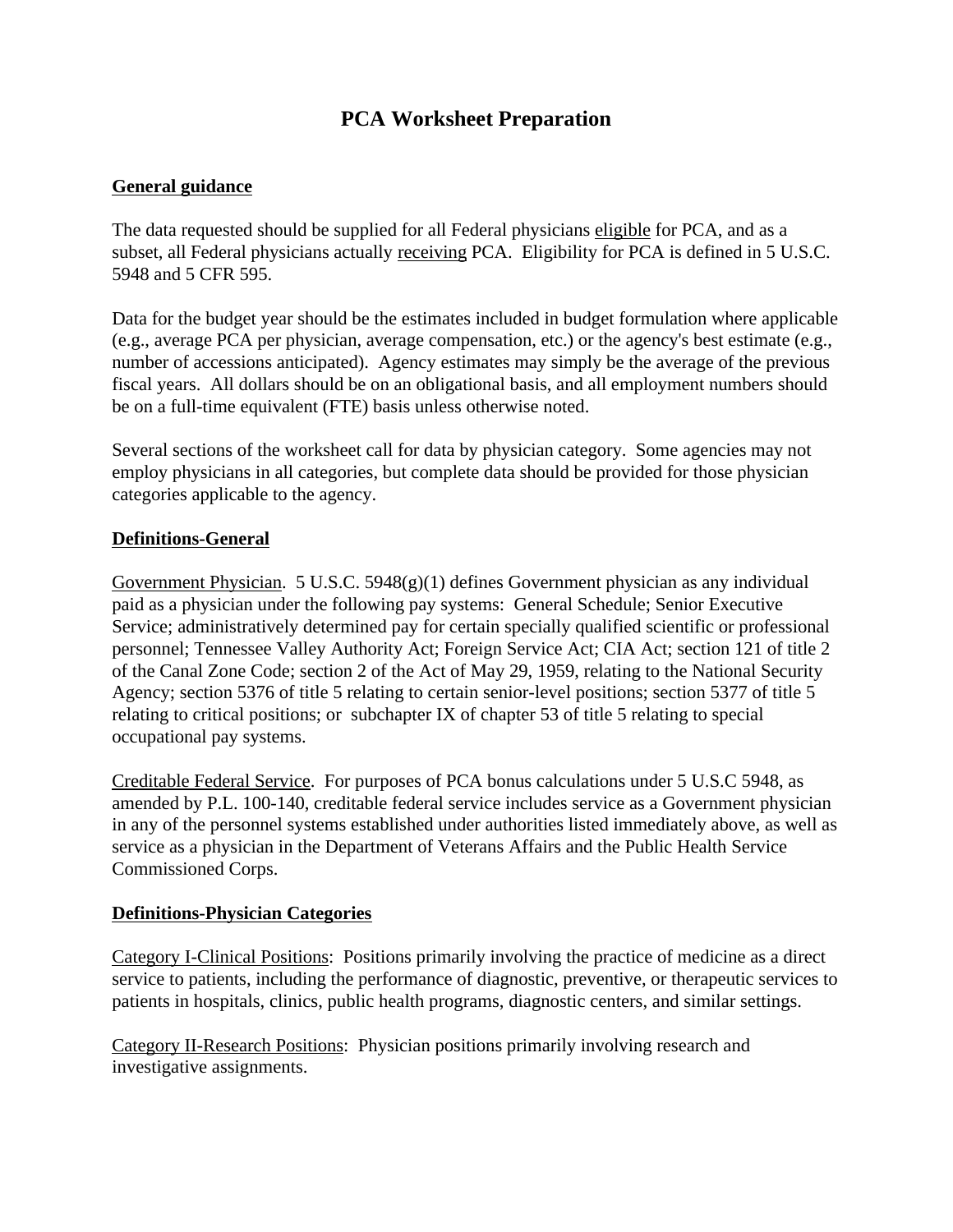Category III-Occupational Health: Physician positions primarily involving the evaluation of physical fitness, the provision of initial treatment of on-the-job illness or injury, or the performance of pre-employment examinations, preventive health screening, or fitness-for-duty examinations.

## Category IV-Disability Evaluation and Administration of Health and Medical Programs:

Subcategory IV A: Physician positions primarily involving disability evaluation.

Subcategory IV B: Physician positions primarily involving the administration of health and medical programs, including but not limited to a chief of professional services, senior medical officer, or physician program director position.

## **Definitions - Worksheet Data**

(1) Total Number Employed: The total number of agency physicians eligible for PCA (includes all eligible physicians, whether or not they actually received PCA bonuses) should be supplied for the fiscal years 1997, 1998, 1999*,* 2000 and 2001 in Part I. The total number of agency physicians actually receiving or expected to receive PCA should be supplied for the fiscal years , 1997, 1998, 1999*,* 2000, and 2001 in Part II. The same data should be provided by physician category for each of the fiscal years.

(2) Number of Physicians Signing One-Year and Two-Year PCA: Under the PCA program, physicians may elect to sign a one-year or two-year PCA service agreement. For those physicians actually receiving or expected to receive PCA (Part II), the number of physicians signing one-year and two-year agreements should be supplied for each fiscal year.

(3) Average Compensation per Physician: Average annual compensation per physician should exclude the PCA bonus, but include base pay and all other bonuses (such as recruitment and relocation bonuses, and retention allowances) and awards. The average compensation for agency physicians eligible for PCA should be supplied for the fiscal years 1997, 1998, 1999*,* 2000, and 2001 in Part I. The average compensation for agency physicians actually receiving or expected to receive PCA should be supplied for the fiscal years 1997, 1998, 1999*,* 2000, and 2001 in Part II. The same data should also be provided by physician category for each fiscal year.

(4) Average PCA Amount per Physician, by Category: The average annual PCA bonus paid per physician for all categories, as well as for each individual category of physician, should be supplied for each fiscal year in Part II.

(5) Average PCA Amount per Physician, by Length of Service Agreement: The average annual PCA bonus paid per physician should be supplied for physicians with a one-year service agreement and two-year service agreement and for each fiscal year in Part II.

(6) Average PCA Amount per Physician, by Length of Federal Service: The average annual PCA bonus paid per physician with (a) less than two years creditable Federal service, and (b) two or more years creditable Federal service, should be supplied for each fiscal year in Part II.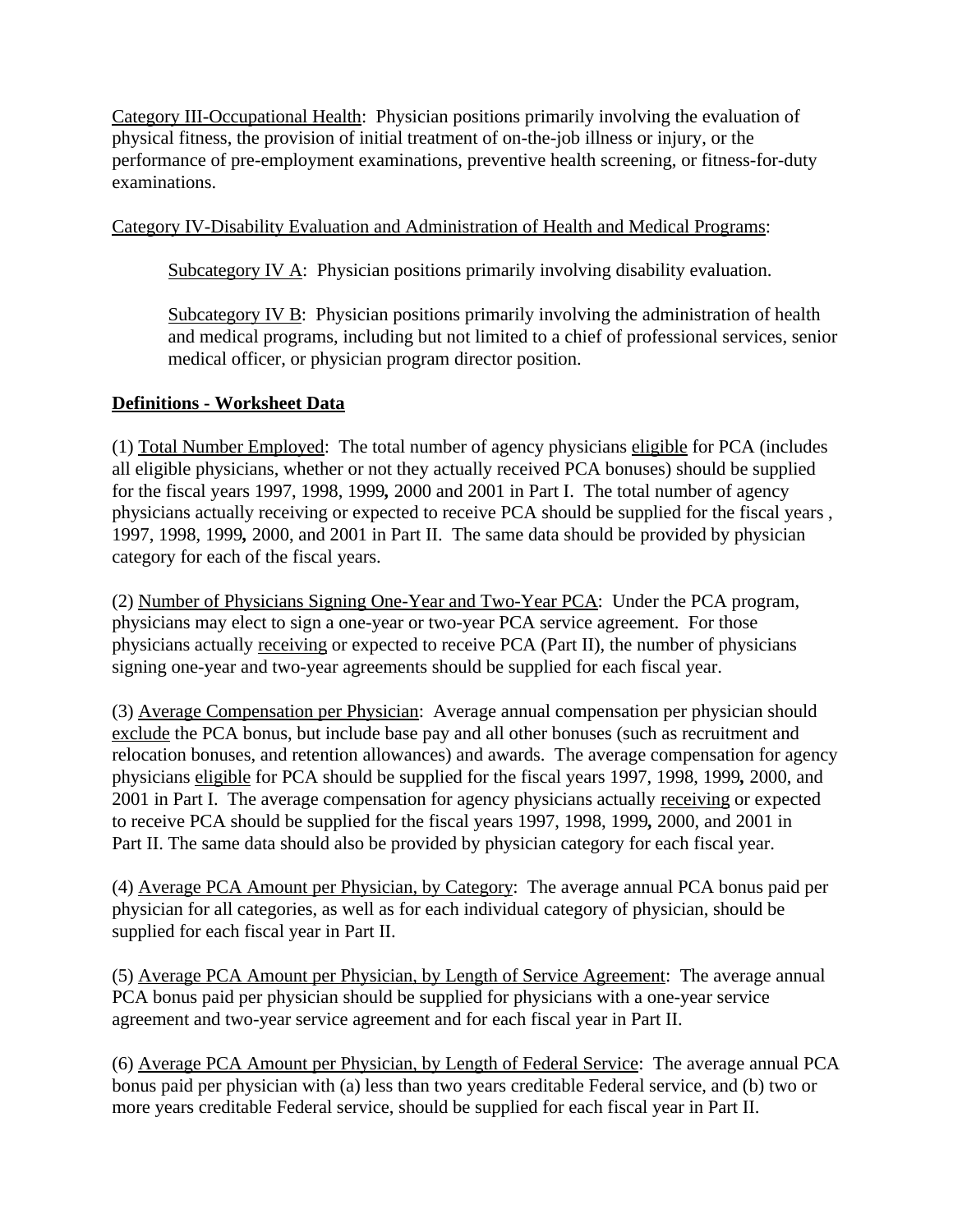(7) Average Number Years Continuous Service: The average number of years of continuous creditable Federal service as a physician for those eligible (Part I) and actually receiving or expected to receive PCA (Part II) should be supplied for each fiscal year. The average should be calculated as of the end of the fiscal year in question (e.g., an agency with one eligible physician who began Federal service as a physician under the General Schedule on October 1, 1999, would report one-year creditable Federal service for purposes of PCA for fiscal year 2001).

(8) Number and Rate of Accessions: The total number of accessions and accession rates for all physicians (Part I) and for those receiving PCA (Part II) should be supplied for each fiscal year. The number of accessions by category for each fiscal year should also be supplied. Accession rates are expressed in percentages as the total number of accessions divided by the total number of physicians (both those eligible for PCA and those receiving PCA). Accession rates need not be supplied for each physician category.

(9) Number and Rate of Separations: The total number of separations and separation rates for all physicians (Part I) and for those receiving PCA (Part II) should be supplied for each fiscal year. The number of separations by category for each fiscal year should also be supplied. Separation rates are expressed in percentages as the total number of separations divided by the total number of physicians (both those eligible for PCA and those receiving PCA). Separation rates need not be supplied for each physician category.

(10) Number and Rate of Unfilled Full-Time Equivalent Physician Positions: The number should be equivalent to the total number of physician positions for which the agency has budgeted for the fiscal year in question less the number of physicians on-board during the fiscal year. For example, the agency may have budgeted for 12 full-time equivalent physician positions for the prior fiscal year, but had only 9.5 physicians on-board for the entire year (9 physicians onboard the entire year, and one on-board for six-months of the year). The number of unfilled fulltime equivalent physician positions in this case is equal to 2.5.

The total number for all physicians (Part I) and for those receiving PCA (Part II) should be supplied for each fiscal year. The number by category for each fiscal year should also be supplied.

The rates of total unfilled physician positions should be furnished. Using the example in the paragraph above, the rate of unfilled positions would be 21 percent (or 2.5 unfilled positions divided by 12 positions). Unfilled rates need not be supplied by physician category.

(11) Average Length of Time Physician Positions Remained Unfilled: The time should be reported in months as of the end of the fiscal year (e.g., as of the end of the prior fiscal year the average length of time vacant physician positions remained unfilled might be 13 months, and for the current fiscal year it may have declined to an average of 8 months). Only the time during which the agency was actively searching for candidates should be counted. The total number for